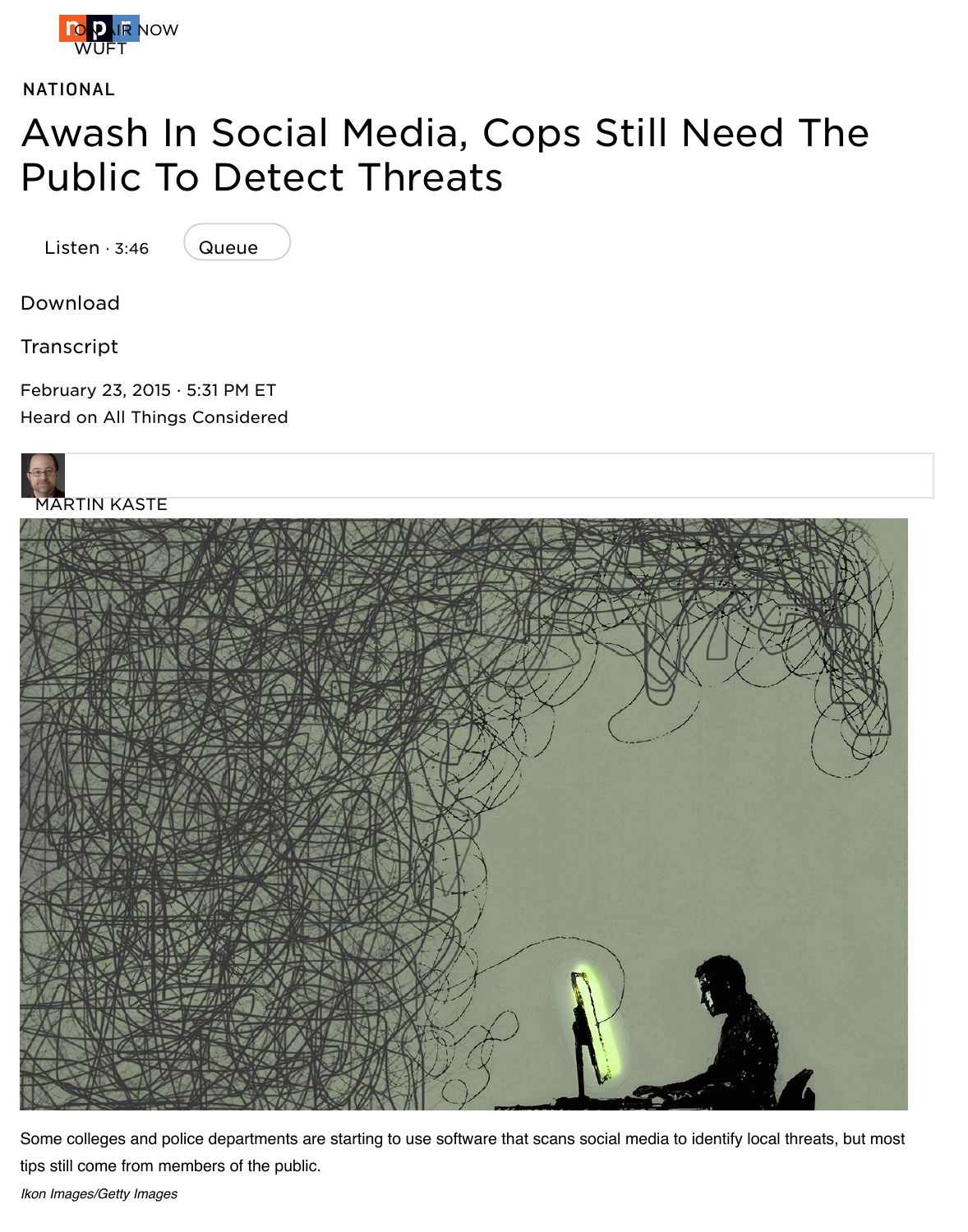ap a school. He said that he wanted to execute 30-plus grade-school he

So Hutson decided to draw the person out  $-$  "engage with him," as he puts it  $$ if the threats were real.

"Then he tweeted to me after to that, and said, 'Where do your kids go to school' that made my blood run cold, and as a dad, made me want to stay up all night lo do everything possible to help law enforcement catch him," Hutson says.

It can be risky to engage with trolls, particularly potentially violent ones. But with the risky to engage with trolls, particularly potentially violent ones. But with Internet awash in hostile statements by anonymous people on social media, law enforcement around the country still relies largely on actual people, not software detect threats.

Which is just what Hutson did: He called the FBI. It took the report, but Hutson the feeling that the agent on duty didn't really "get" Twitter. So Hutson kept at it himself, trying to figure out the tweeter's location.

# Related NPR Stories



ALL TECH CONSIDERED Your Smartphone Is A Crucial Police Tool, If They Can Crack It



ALL TECH CONSIDERED As Police [Monitor Social](https://www.npr.org/sections/alltechconsidered/2014/03/25/291925559/your-smartphone-is-a-crucial-police-tool-if-they-can-crack-it)

Media, Legal

At this point, you should know that Hutson is former reporter who now works as the chief communications officer for the Brady Campaign anti-gun-violence group based in Washington So he knows something about digging for  $information - and organizing that information$ way that will get people's attention.

"I had assembled a ticktock: a timeline of what had tweeted, when he had tweeted, along with profile of his pattern of life," he says.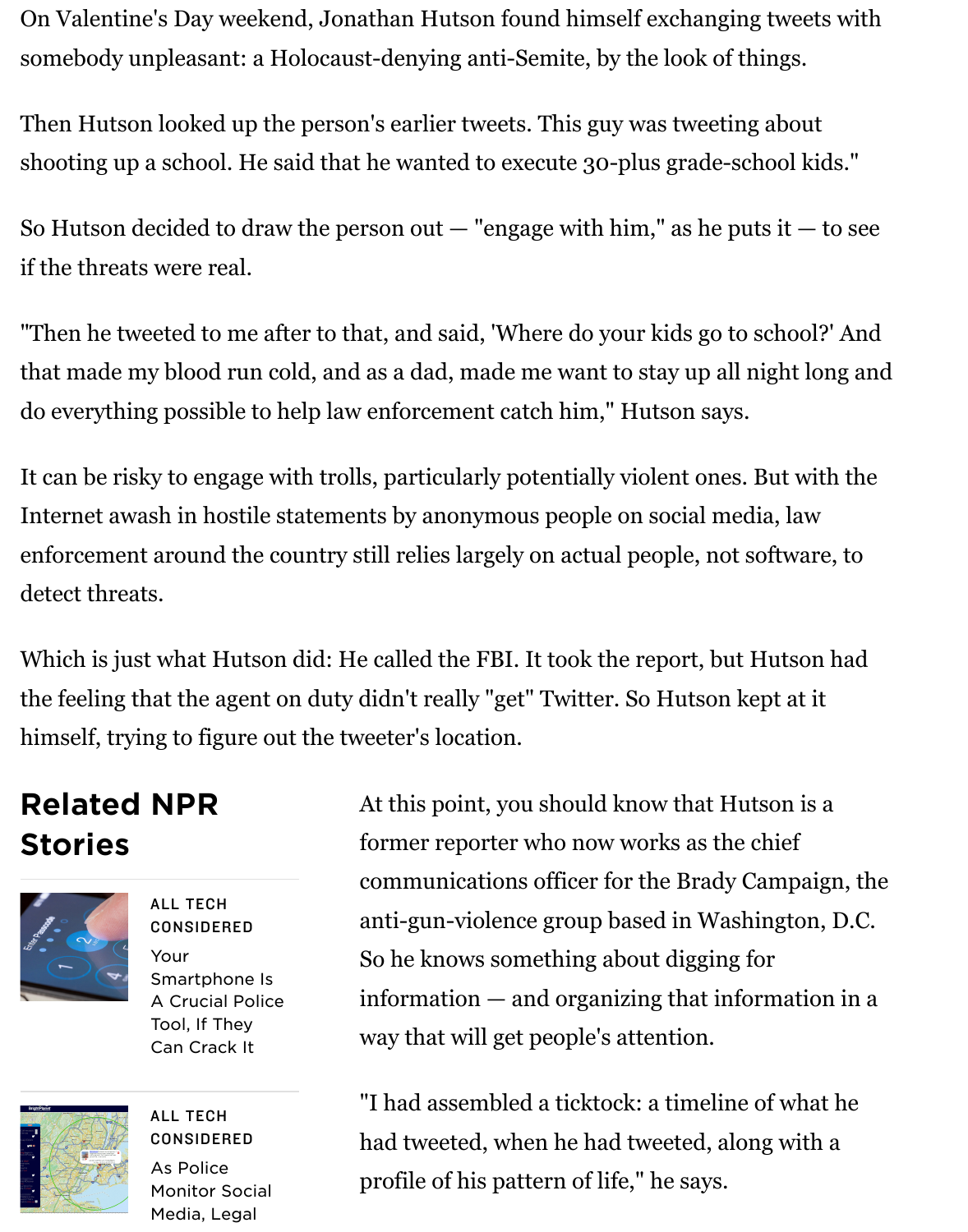

[Facebook](https://www.npr.org/sections/alltechconsidered/2014/02/28/284131881/as-police-monitor-social-media-legal-lines-become-blurred) Really A Threat?

"We took it, 'OK, well, let's just look at it,' " say Timm, the detective captain for the sheriff's of Linn County. "We started looking at it and said "Mmm  $-$  it doesn't sound like a guy we know,

that is even i[n our coun](https://www.npr.org/2014/12/01/366534452/is-a-threat-posted-on-facebook-really-a-threat)ty."

Hutson had guessed wrong on the tweeter's location, but the sheriff's office in O went ahead and subpoenaed Twitter for the account's IP address. That redirecte hunt to Grand Rapids, Mich., where local police followed a trail that eventually l Kalispell, Mont., and a 28-year-old snowboarder named David Lenio.

Police there arrested Lenio about two days after Hutson had first started trackin

"We did two search warrants," says Roger Nasset, Kalispell police chief. "One of search warrants retrieved two rifles, and another search located a handgun."

Back on the East Coast, Hutson was very pleased with his decision to engage wit anonymous tweeter. But was it the right thing to do?

James Fox, a criminologist at Northeastern University in Boston, says, "in this c things look like they turned out well, from having engaged this man."

But he says it could have gone another way. "There is a risk of reinforcing some point of view. If they're spouting out threats, and someone else is listening, it can actually embolden them."

There's also the problem of judging a threat from afar. You risk situations like the in 2013, when a woman in Canada reported a violent threat made by a teenager Texas. It now appears the comment was sarcastic, part of video game trash-talki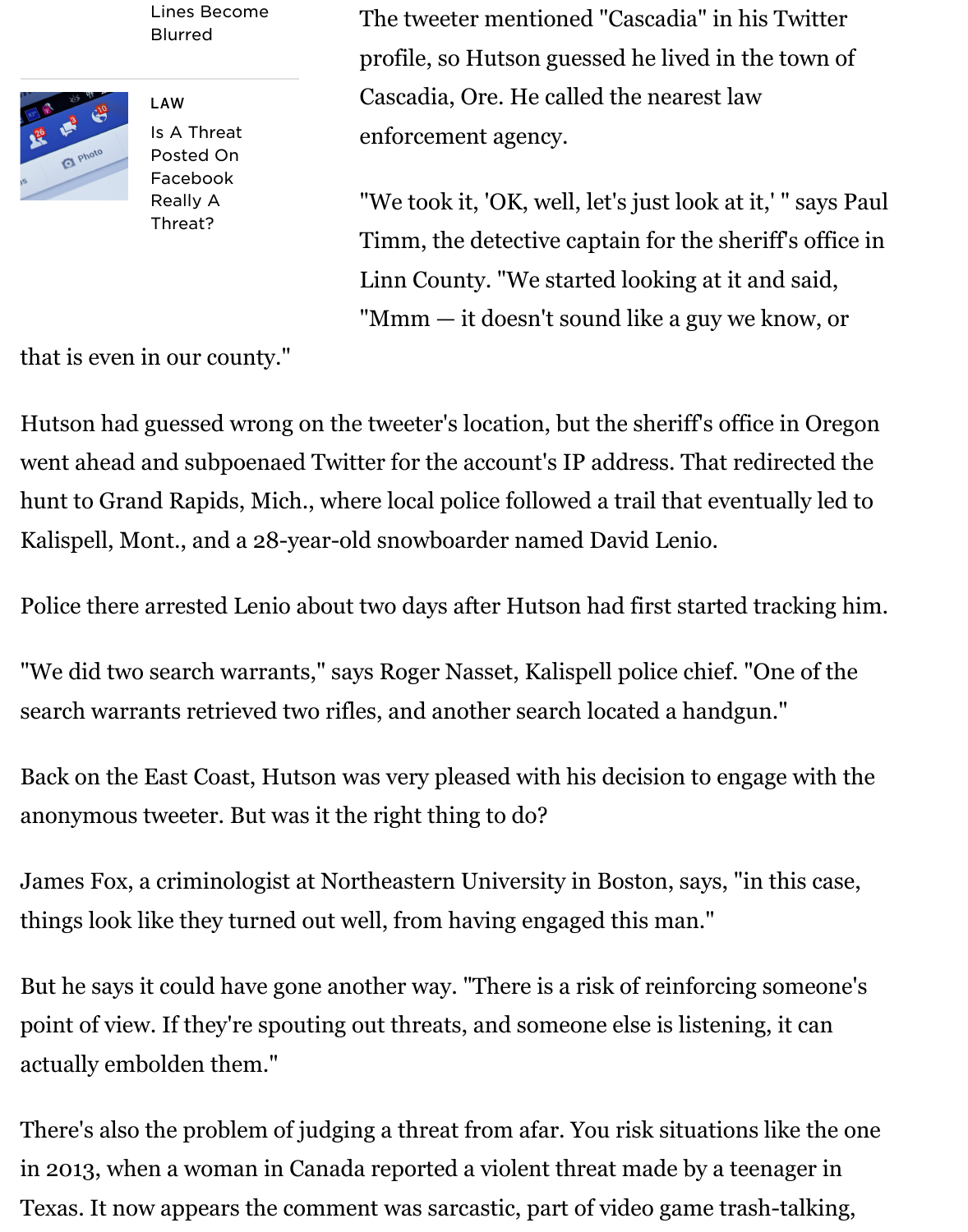violence such as mass shootings. He trains people to look for certain signs that a threat is serious — such as specificity.

"First off, if there's a fixation and focus on target. We also pay attention to action time imperative. We're very interested in understanding, is there a time or an ev that's occurring?" Van Brunt says.

Specifics like that were absent in the Lenio case, but Van Brunt still thinks Hutson right to track the threat down. People may think there's some government entity the NSA or FBI scanning social media for domestic threats of this nature, but Van Brunt says he hasn't seen any sign of that.

"It's much more of a fishing net with multiple holes. We are lucky when we disco something, in my opinion," he says.

Some colleges and police departments are starting to use software that scans soot media for local threats, by searching for the names of local landmarks and event in practice, most tips still come from members of the public who see a threat on and call it in — even from across the country.

trolls law enforcement violent crime crime hate crime twitter

### Get The Stories That Grabbed Us This Week

Delivered to your inbox, these are the NPR stories you don't want to mi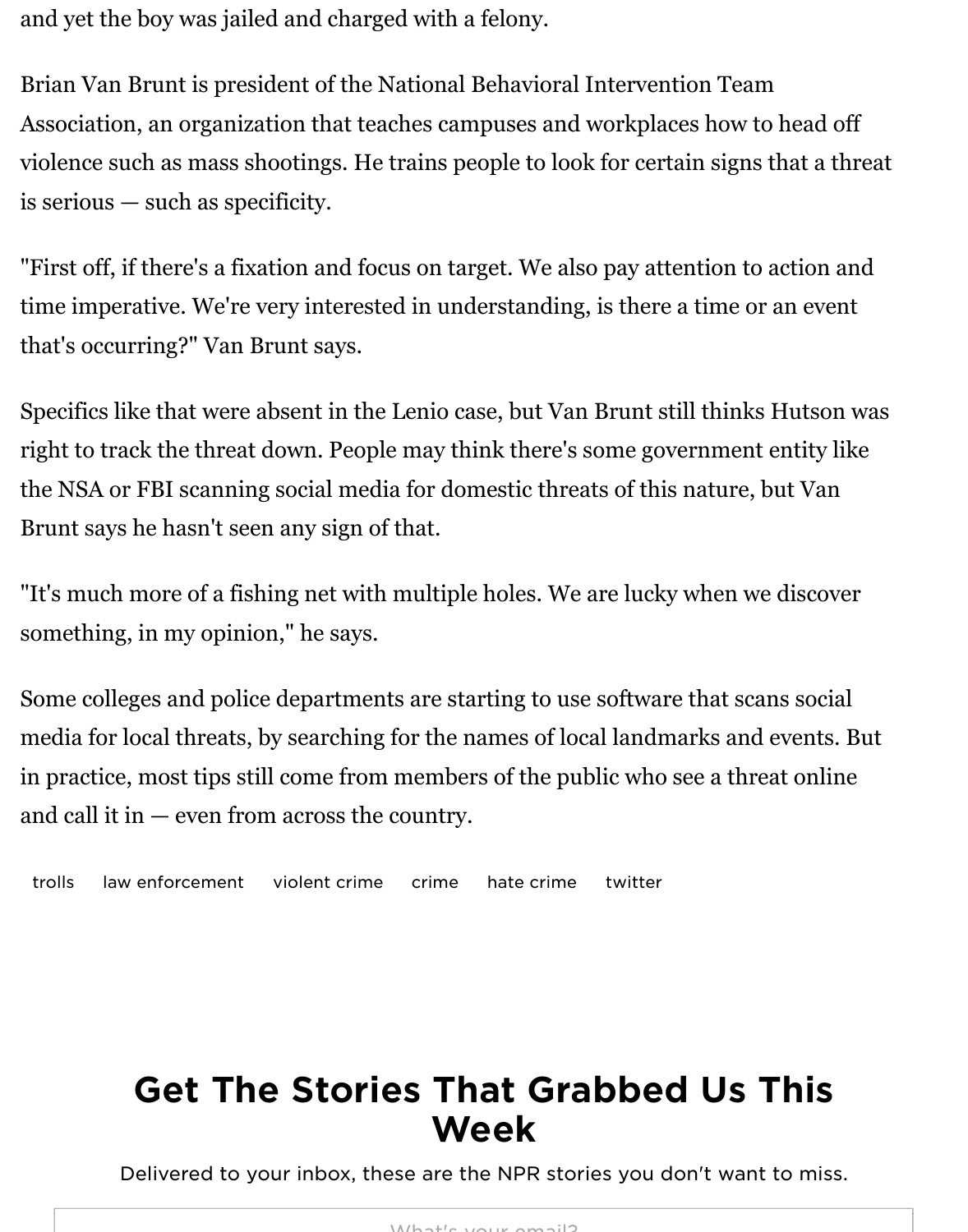## More Stories From NPR

 $\overline{0}$ 0

### Popular on NPR.org

0 0

0  $\rm\tilde{0}$ 

#### NPR Editors' Picks

0

0 0

0

READ & LISTEN

Home

News

Arts & Life

Music

[Podca](https://www.npr.org/)sts

[Progr](https://www.npr.org/sections/news/)ams

[CONNE](https://www.npr.org/music/)CT

[Newslette](https://www.npr.org/podcasts/)rs

[Facebook](https://www.npr.org/programs/)

**Twitter**